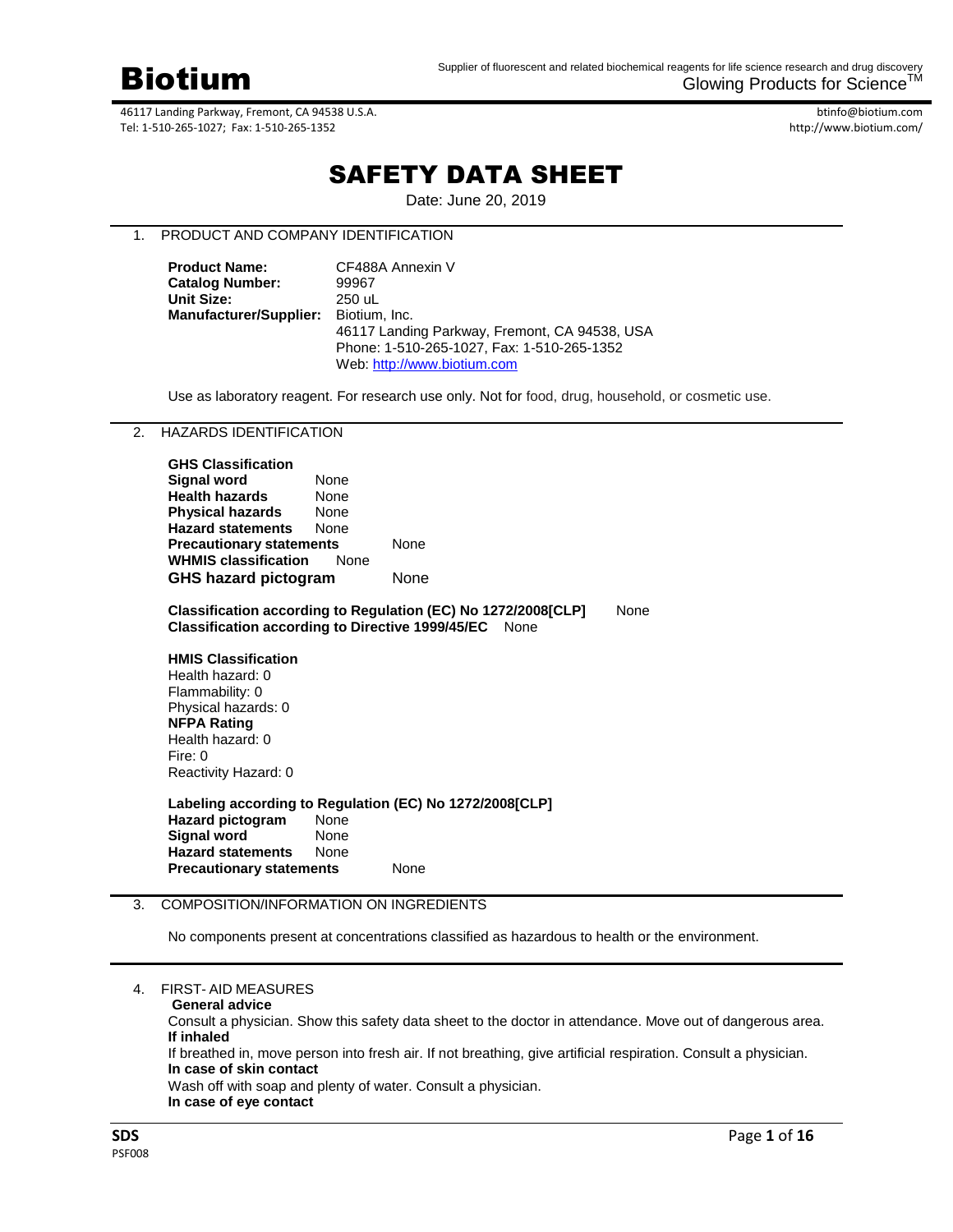

btinfo@biotium.com http://www.biotium.com/

Flush eyes with water as a precaution. **If swallowed** Do NOT induce vomiting. Never give anything by mouth to an unconscious person. Rinse mouth with water. Consult a physician.

# 5. FIREFIGHTING MEASURES

#### **Suitable extinguishing media**

Carbon dioxide, dry chemical extinguishers, foam extinguishers or water. **Special protective equipment for firefighters** Wear self contained breathing apparatus for firefighting if necessary.

## 6. ACCIDENTAL RELEASE MEASURES

#### **Personal precautions**

Avoid breathing vapors, mist or gas. Remove all sources of ignition. **Environmental precautions** Prevent further leakage or spillage if safe to do so. Do not let product enter drains. **Methods and materials for containment and cleaning up** Contain spillage. Soak up spilled substance with inert absorbent material. Keep in suitable, closed containers for disposal.

# 7. HANDLING AND STORAGE

### **Precautions for safe handling**

Avoid inhalation of vapor or mist. Avoid direct contact with substance. **Conditions for safe storage** Keep container tightly closed in a dry and well-ventilated place. Store at 4°C.

### 8. EXPOSURE CONTROLS/PERSONAL PROTECTION

#### **Components with workplace control parameters** None

**Personal protective equipment**

## **Hand protection**

Handle with gloves. Gloves must be inspected prior to use. Use proper glove removal technique (without touching glove's outer surface) to avoid skin contact with this product. Dispose of contaminated gloves after use in accordance with applicable laws and good laboratory practices. Wash and dry hands.

# **Respiratory protection**

Use respirators and components tested and approved under appropriate government standards such as NIOSH (US) or CEN (EU).

# **Eye protection**

Safety glasses with side-shields conforming to EN166 Use equipment for eye protection tested and approved under appropriate government standards such as NIOSH (US) or EN 166(EU).

#### **Hygiene measures**

Handle in accordance with good industrial hygiene and safety practice. Wash hands before breaks and at the end of workday.

| <b>Chemical Name</b>         | CF488A Annexin V  |
|------------------------------|-------------------|
| Appearance                   | Liauid            |
| Odor                         | No data available |
| Odor threshold               | No data available |
| pН                           | 7-8               |
| Melting point/freezing point | No data available |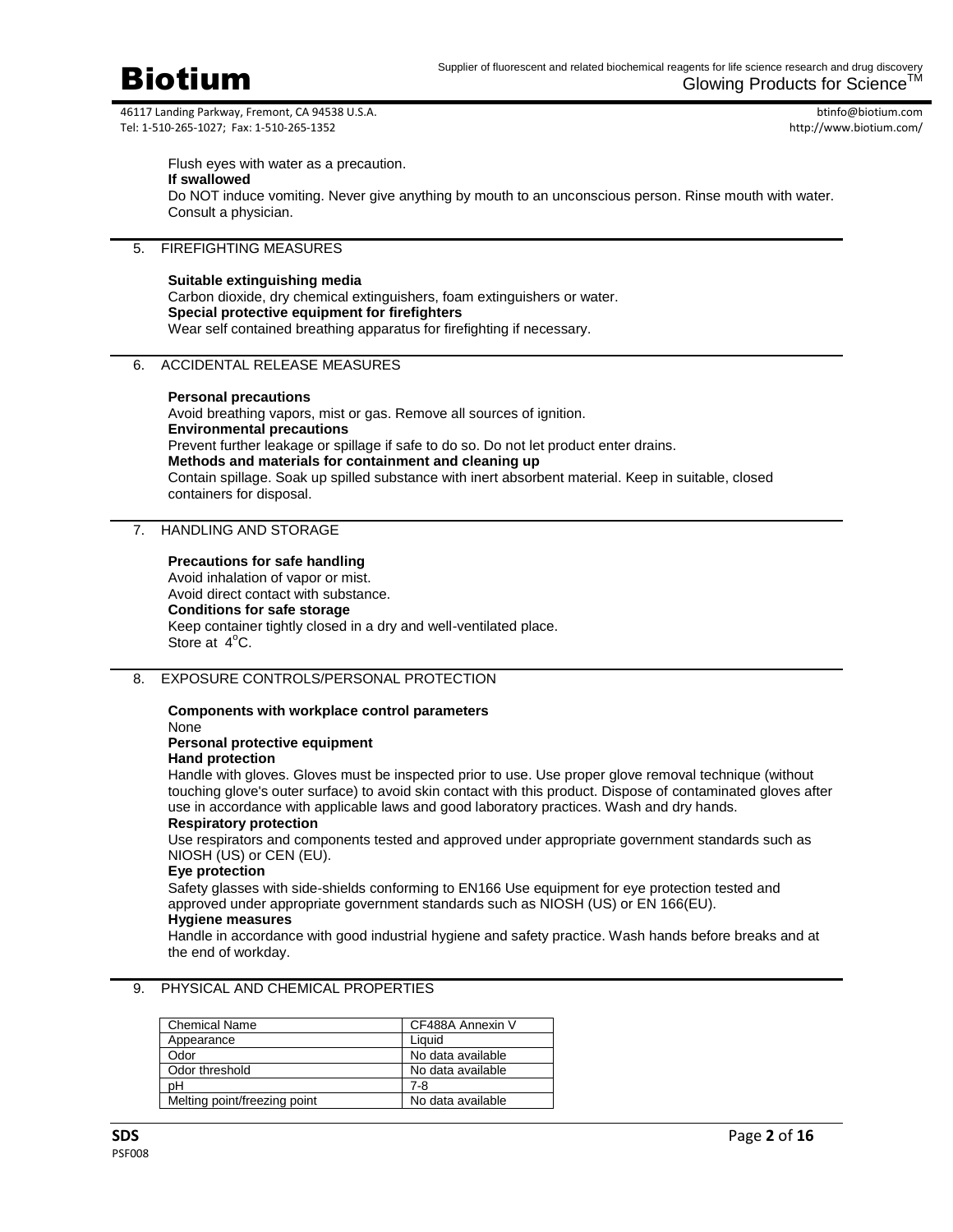

btinfo@biotium.com http://www.biotium.com/

| Boiling point                         | No data available |
|---------------------------------------|-------------------|
| Flash point                           | No data available |
| Evaporate rate                        | No data available |
| Flammability                          | No data available |
| <b>Explosive limits</b>               | No data available |
| Vapor pressure                        | No data available |
| Vapor density                         | No data available |
| Relative density                      | No data available |
| Solubility                            | Water soluble     |
| Partition coefficient:n-octanol/water | No data available |
| Auto-ignition temperature             | No data available |
| Decomposition temperature             | No data available |
| Viscosity                             | No data available |
| Explosive properties                  | No data available |
| Oxidizing properties                  | No data available |

# 10. STABILITY AND REACTIVITY

### **Chemical stability** Stable under recommended storage conditions. **Possibility of hazardous reactions** No data available **Conditions to avoid** Heat, flames and sparks. **Materials to avoid** No data available **Hazardous decomposition products** Hazardous decomposition products formed under fire conditions. - Carbon oxides Other decomposition products - No data available

# 11. TOXICOLOGICAL INFORMATION

| <b>Acute toxicity</b>                                                                                                   |                                                           |                                                                                                            |  |  |
|-------------------------------------------------------------------------------------------------------------------------|-----------------------------------------------------------|------------------------------------------------------------------------------------------------------------|--|--|
| Oral LD50                                                                                                               | None                                                      |                                                                                                            |  |  |
| <b>Inhalation LC50</b>                                                                                                  | None                                                      |                                                                                                            |  |  |
| <b>Dermal LD50</b> None                                                                                                 |                                                           |                                                                                                            |  |  |
|                                                                                                                         | Other information on acute toxicity                       | No data available                                                                                          |  |  |
| Skin corrosion/irritation No data available                                                                             |                                                           |                                                                                                            |  |  |
|                                                                                                                         | Serious eye damage/eye irritation No data available       |                                                                                                            |  |  |
|                                                                                                                         | Respiratory or skin sensitization No data available       |                                                                                                            |  |  |
| <b>Germ cell mutagenicity</b> No data available                                                                         |                                                           |                                                                                                            |  |  |
| Carcinogenicity                                                                                                         |                                                           |                                                                                                            |  |  |
|                                                                                                                         |                                                           | IARC: No component of this product present at levels greater than or equal to 0.1% is identified as        |  |  |
|                                                                                                                         | probable, possible or confirmed human carcinogen by IARC. |                                                                                                            |  |  |
|                                                                                                                         |                                                           | ACGIH: No component of this product present at levels greater than or equal to 0.1% is identified as a     |  |  |
| carcinogen or potential carcinogen by ACGIH.                                                                            |                                                           |                                                                                                            |  |  |
|                                                                                                                         |                                                           | NTP: No component of this product present at levels greater than or equal to 0.1% is identified as a known |  |  |
| or anticipated carcinogen by NTP.                                                                                       |                                                           |                                                                                                            |  |  |
|                                                                                                                         |                                                           | OSHA: No component of this product present at levels greater than or equal to 0.1% is identified as a      |  |  |
| carcinogen or potential carcinogen by OSHA.                                                                             |                                                           |                                                                                                            |  |  |
| <b>Reproductive toxicity</b>                                                                                            | No data available                                         |                                                                                                            |  |  |
| No data available                                                                                                       |                                                           | Specific target organ toxicity - single exposure (Globally Harmonized System)                              |  |  |
|                                                                                                                         |                                                           |                                                                                                            |  |  |
| Specific target organ toxicity - repeated exposure (Globally Harmonized System)                                         |                                                           |                                                                                                            |  |  |
| No data available                                                                                                       |                                                           |                                                                                                            |  |  |
| <b>Aspiration hazard</b><br>No data available                                                                           |                                                           |                                                                                                            |  |  |
| <b>Potential health effects</b>                                                                                         |                                                           |                                                                                                            |  |  |
|                                                                                                                         |                                                           |                                                                                                            |  |  |
| Inhalation May be harmful if inhaled. May cause respiratory tract irritation.<br>Ingestion May be harmful if swallowed. |                                                           |                                                                                                            |  |  |
|                                                                                                                         |                                                           |                                                                                                            |  |  |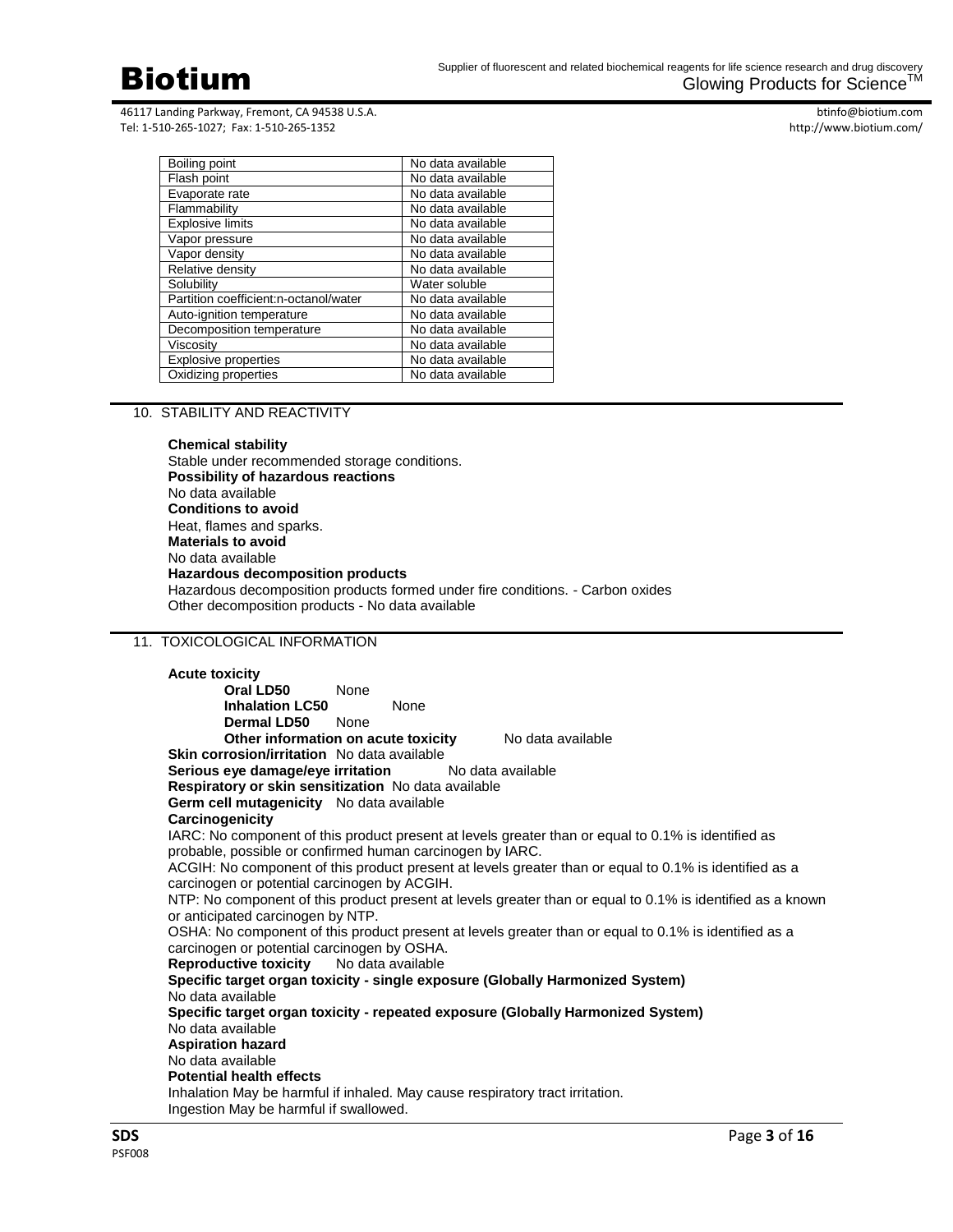

btinfo@biotium.com http://www.biotium.com/

Skin May be harmful if absorbed through skin. May cause skin irritation. Eyes May cause eye irritation. **Additional Information** RTECS: None

# 12. ECOLOGICAL INFORMATION

| Toxicity                                               | No information available |                                                       |                                                                    |  |
|--------------------------------------------------------|--------------------------|-------------------------------------------------------|--------------------------------------------------------------------|--|
| Persistence and degradability No information available |                          |                                                       |                                                                    |  |
| <b>Biodegradation</b>                                  |                          | No information available                              |                                                                    |  |
| <b>Mobility in soil</b>                                |                          | No information available                              |                                                                    |  |
|                                                        |                          |                                                       | <b>Results of PBT and vPvB assessment</b> No information available |  |
|                                                        |                          | <b>Other adverse effects</b> No information available |                                                                    |  |
| <b>Additional information</b>                          |                          | No information available                              |                                                                    |  |

## 13. DISPOSAL CONSIDERATIONS

Do not dispose product directly into sewage. Consult local state or national regulation for proper disposal.

## 14. TRANSPORT INFORMATION

**IATA, IMDG, DOT (US), TDG** Not dangerous goods during transportation **UN number** None **UN proper shipping name** None **Transport hazard class** None **Packing group** None **Environmental hazards** None **Transport in bulk according to Annex II of MARPOL 73/78 and IBC Code** None **Special precaution for user** None

## 15. REGULATION INFORTMATION

## **US Federal Regulations**

US Toxic Substances Control Act (TSCA): Not listed SARA 302: No chemicals were found. SARA 313: No chemicals were found. SARA 311/312 Hazards: No chemicals were found.

**WHMIS Hazard Class** None

## 16. OTHER INFORMATION

Classification according to Regulation (EC) Nr. 1272/2008 Refer to section 2 and section 3

| Prepared by:             | <b>Regulatory Department</b> |                                             |  |
|--------------------------|------------------------------|---------------------------------------------|--|
|                          | Biotium Inc.                 |                                             |  |
| Version no.              |                              |                                             |  |
| Revision date (Initials) |                              | $6/20/19$ (LR)                              |  |
| Reason for revision      |                              | Application of WHMIS labeling requirements. |  |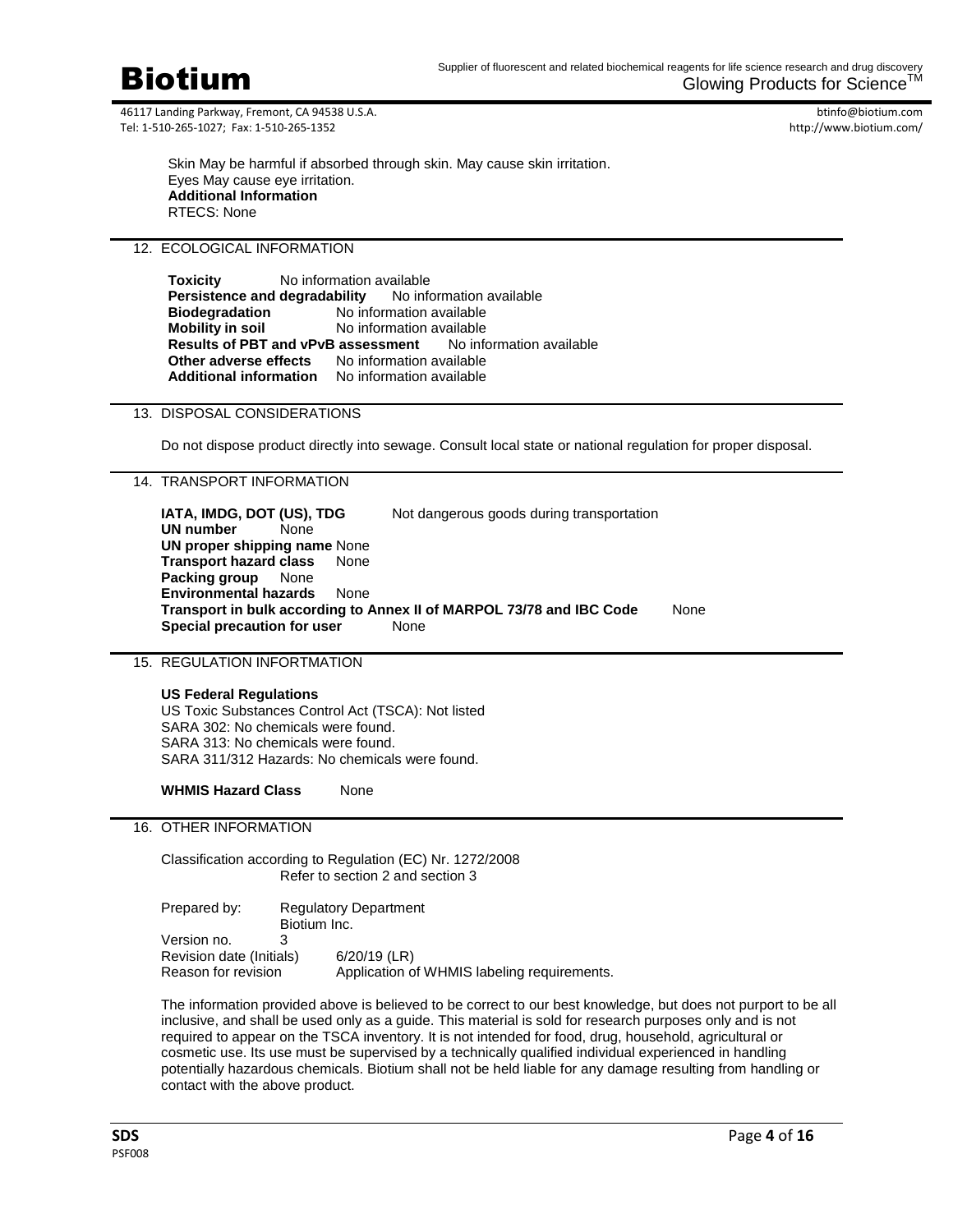

btinfo@biotium.com http://www.biotium.com/

# SAFETY DATA SHEET

Date: June 20, 2019

# 1. PRODUCT AND COMPANY IDENTIFICATION

| <b>Product Name:</b>                 | 5X Annexin Binding Buffer                     |  |  |
|--------------------------------------|-----------------------------------------------|--|--|
| <b>Catalog Number:</b>               | 99902                                         |  |  |
| Unit Size:                           | $15 \text{ ml}$                               |  |  |
| Manufacturer/Supplier: Biotium, Inc. |                                               |  |  |
|                                      | 46117 Landing Parkway, Fremont, CA 94538, USA |  |  |
|                                      | Phone: 1-510-265-1027. Fax: 1-510-265-1352    |  |  |
|                                      | Web: http://www.biotium.com                   |  |  |

Use as laboratory reagent. For research use only. Not for food, drug, household, or cosmetic use.

2. HAZARDS IDENTIFICATION

| <b>GHS Classification</b>       |             |      |
|---------------------------------|-------------|------|
| Signal word                     | None        |      |
| <b>Health hazards</b>           | None        |      |
| <b>Physical hazards</b>         | None        |      |
| <b>Hazard statements</b>        | None        |      |
| <b>Precautionary statements</b> |             | None |
| <b>WHMIS classification</b>     | <b>None</b> |      |
| <b>GHS hazard pictogram</b>     | None        |      |
|                                 |             |      |

**Classification according to Regulation (EC) No 1272/2008[CLP]** None **Classification according to Directive 1999/45/EC** None

**HMIS Classification** Health hazard: 0 Flammability: 0 Physical hazards: 0 **NFPA Rating** Health hazard: 0 Fire: 0 Reactivity Hazard: 0

**Labeling according to Regulation (EC) No 1272/2008[CLP] Hazard pictogram** None **Signal word**  None **Hazard statements** None **Precautionary statements** None

# 3. COMPOSITION/INFORMATION ON INGREDIENTS

No components present at concentrations classified as hazardous to health or the environment.

|  |  | <b>FIRST-AID MEASURES</b> |
|--|--|---------------------------|
|  |  |                           |

Consult a physician. Show this safety data sheet to the doctor in attendance. Move out of dangerous area. **If inhaled**

If breathed in, move person into fresh air. If not breathing, give artificial respiration. Consult a physician. **In case of skin contact**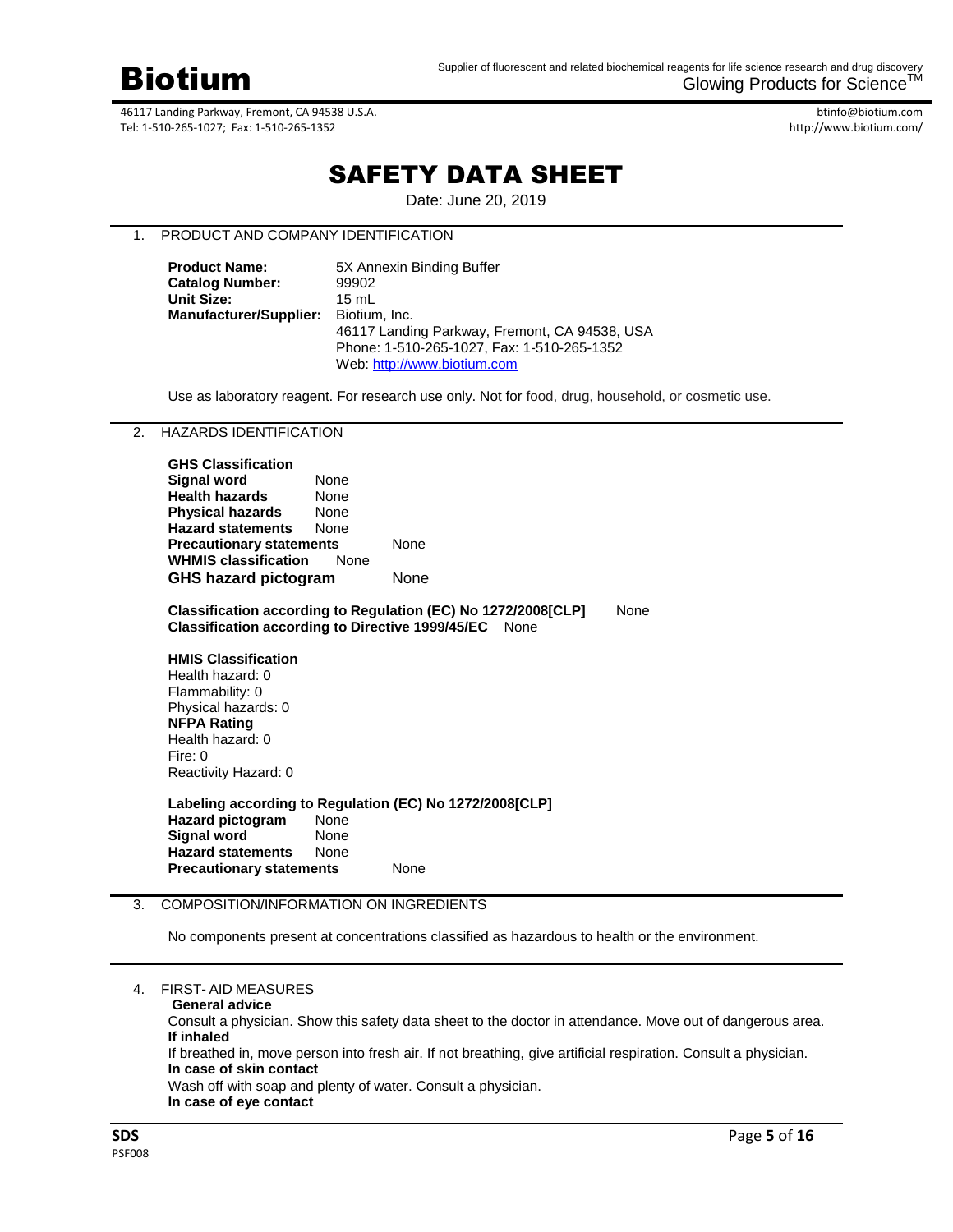

btinfo@biotium.com http://www.biotium.com/

Flush eyes with water as a precaution. **If swallowed** Do NOT induce vomiting. Never give anything by mouth to an unconscious person. Rinse mouth with water. Consult a physician.

# 5. FIREFIGHTING MEASURES

#### **Suitable extinguishing media**

Carbon dioxide, dry chemical extinguishers, foam extinguishers or water. **Special protective equipment for firefighters** Wear self contained breathing apparatus for firefighting if necessary.

## 6. ACCIDENTAL RELEASE MEASURES

#### **Personal precautions**

Avoid breathing vapors, mist or gas. Remove all sources of ignition. **Environmental precautions** Prevent further leakage or spillage if safe to do so. Do not let product enter drains. **Methods and materials for containment and cleaning up** Contain spillage. Soak up spilled substance with inert absorbent material. Keep in suitable, closed containers for disposal.

# 7. HANDLING AND STORAGE

#### **Precautions for safe handling**

Avoid inhalation of vapor or mist. Avoid direct contact with substance. **Conditions for safe storage** Keep container tightly closed in a dry and well-ventilated place. Store at 4°C.

### 8. EXPOSURE CONTROLS/PERSONAL PROTECTION

#### **Components with workplace control parameters** None

**Personal protective equipment**

## **Hand protection**

Handle with gloves. Gloves must be inspected prior to use. Use proper glove removal technique (without touching glove's outer surface) to avoid skin contact with this product. Dispose of contaminated gloves after use in accordance with applicable laws and good laboratory practices. Wash and dry hands.

# **Respiratory protection**

Use respirators and components tested and approved under appropriate government standards such as NIOSH (US) or CEN (EU).

#### **Eye protection**

Safety glasses with side-shields conforming to EN166 Use equipment for eye protection tested and approved under appropriate government standards such as NIOSH (US) or EN 166(EU).

#### **Hygiene measures**

Handle in accordance with good industrial hygiene and safety practice. Wash hands before breaks and at the end of workday.

| <b>Chemical Name</b>         | 5X Annexin Binding Buffer |
|------------------------------|---------------------------|
| Appearance                   | Liauid                    |
| Odor                         | No data available         |
| Odor threshold               | No data available         |
| pН                           | 7-8                       |
| Melting point/freezing point | No data available         |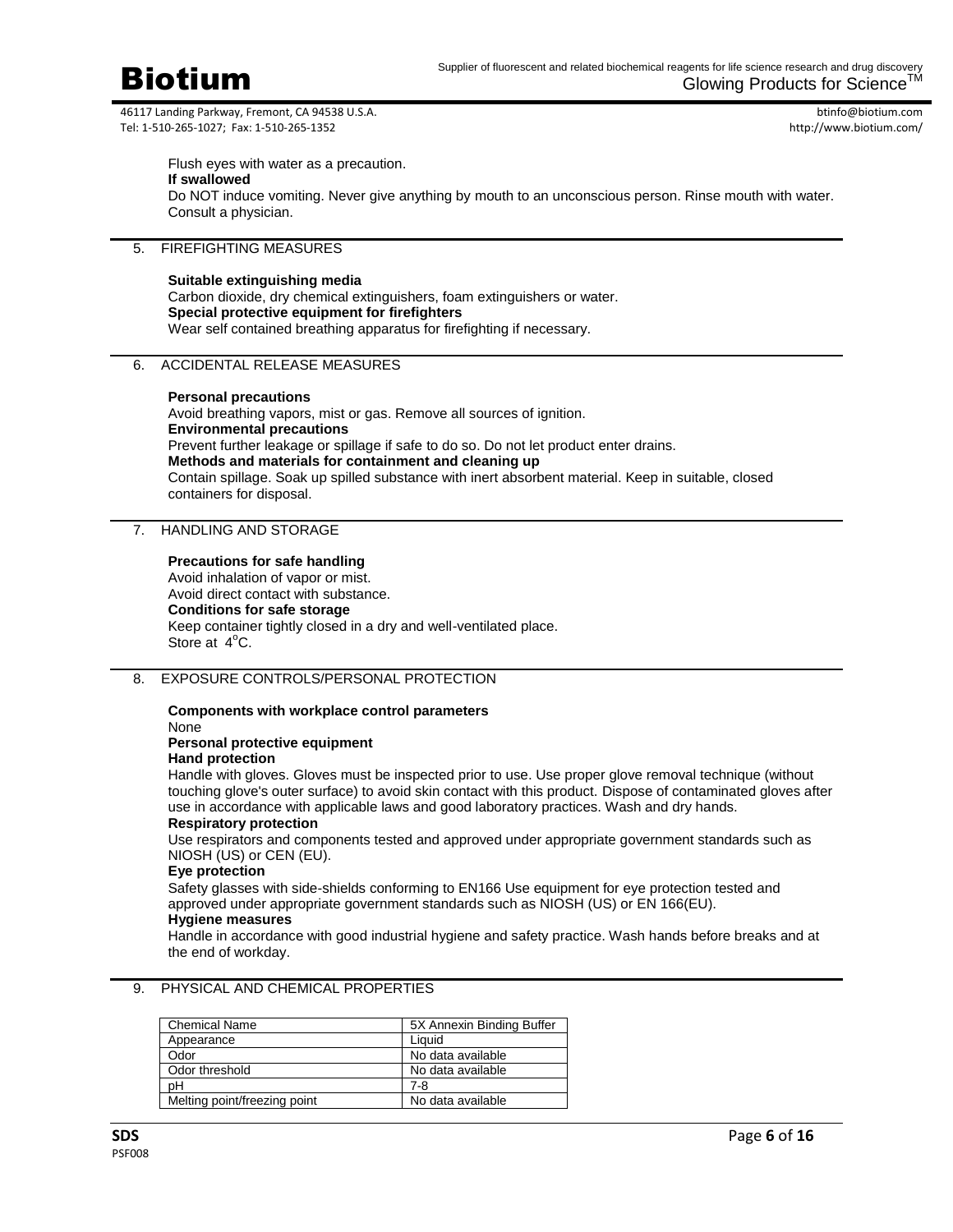

btinfo@biotium.com http://www.biotium.com/

| Boiling point                         | No data available |
|---------------------------------------|-------------------|
| Flash point                           | No data available |
| Evaporate rate                        | No data available |
| Flammability                          | No data available |
| <b>Explosive limits</b>               | No data available |
| Vapor pressure                        | No data available |
| Vapor density                         | No data available |
| Relative density                      | No data available |
| Solubility                            | Water soluble     |
| Partition coefficient:n-octanol/water | No data available |
| Auto-ignition temperature             | No data available |
| Decomposition temperature             | No data available |
| Viscosity                             | No data available |
| <b>Explosive properties</b>           | No data available |
| Oxidizing properties                  | No data available |

## 10. STABILITY AND REACTIVITY

**Chemical stability** Stable under recommended storage conditions. **Possibility of hazardous reactions** No data available **Conditions to avoid** Heat, flames and sparks. **Materials to avoid** No data available **Hazardous decomposition products** Hazardous decomposition products formed under fire conditions. - Carbon oxides Other decomposition products - No data available

# 11. TOXICOLOGICAL INFORMATION

**Acute toxicity Oral LD50** None **Inhalation LC50** None **Dermal LD50** None **Other information on acute toxicity** No data available **Skin corrosion/irritation** No data available **Serious eye damage/eye irritation** No data available **Respiratory or skin sensitization** No data available **Germ cell mutagenicity** No data available **Carcinogenicity** IARC: No component of this product present at levels greater than or equal to 0.1% is identified as probable, possible or confirmed human carcinogen by IARC. ACGIH: No component of this product present at levels greater than or equal to 0.1% is identified as a carcinogen or potential carcinogen by ACGIH. NTP: No component of this product present at levels greater than or equal to 0.1% is identified as a known or anticipated carcinogen by NTP. OSHA: No component of this product present at levels greater than or equal to 0.1% is identified as a carcinogen or potential carcinogen by OSHA.<br>**Reproductive toxicity** No data available **Reproductive toxicity Specific target organ toxicity - single exposure (Globally Harmonized System)** No data available **Specific target organ toxicity - repeated exposure (Globally Harmonized System)** No data available **Aspiration hazard** No data available **Potential health effects** Inhalation May be harmful if inhaled. May cause respiratory tract irritation.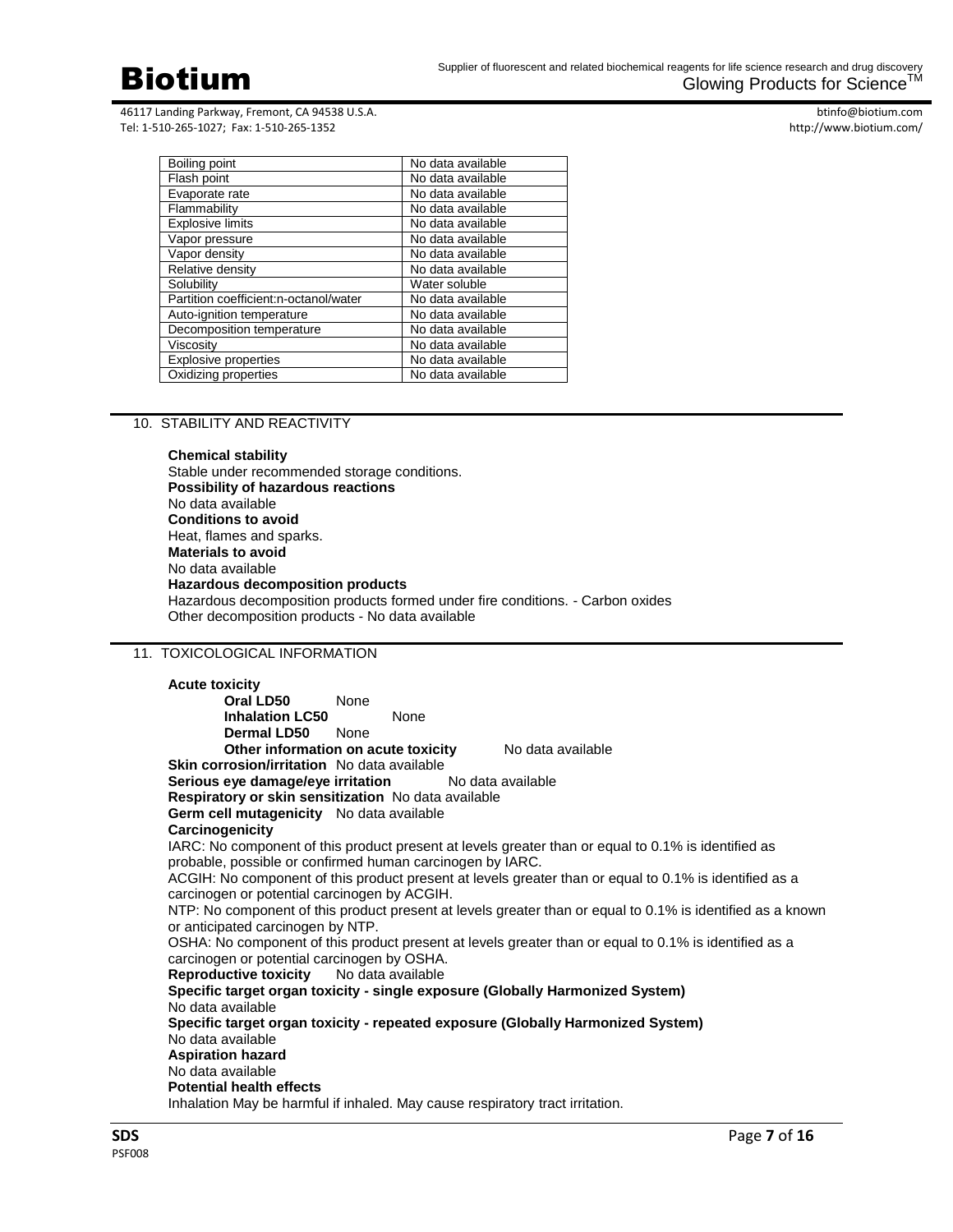

btinfo@biotium.com http://www.biotium.com/

Ingestion May be harmful if swallowed. Skin May be harmful if absorbed through skin. May cause skin irritation. Eyes May cause eye irritation. **Additional Information** RTECS: None

# 12. ECOLOGICAL INFORMATION

**Toxicity** No information available **Persistence and degradability** No information available **Biodegradation** No information available **Mobility in soil** No information available **Results of PBT and vPvB assessment** No information available **Other adverse effects** No information available **Additional information** No information available

# 13. DISPOSAL CONSIDERATIONS

Do not dispose product directly into sewage. Consult local state or national regulation for proper disposal.

# 14. TRANSPORT INFORMATION

**IATA, IMDG, DOT (US), TDG** Not dangerous goods during transportation **UN number** None **UN proper shipping name** None **Transport hazard class** None **Packing group** None **Environmental hazards** None **Transport in bulk according to Annex II of MARPOL 73/78 and IBC Code** None **Special precaution for user** None

## 15. REGULATION INFORTMATION

**US Federal Regulations** US Toxic Substances Control Act (TSCA): Not listed SARA 302: No chemicals were found. SARA 313: No chemicals were found. SARA 311/312 Hazards: No chemicals were found.

**WHMIS Hazard Class** None

# 16. OTHER INFORMATION

Classification according to Regulation (EC) Nr. 1272/2008 Refer to section 2 and section 3

Prepared by: Regulatory Department Biotium Inc. Version no. 4 Revision date (Initials) 6/20/19 (LR) Reason for revision Application of WHMIS labeling requirements.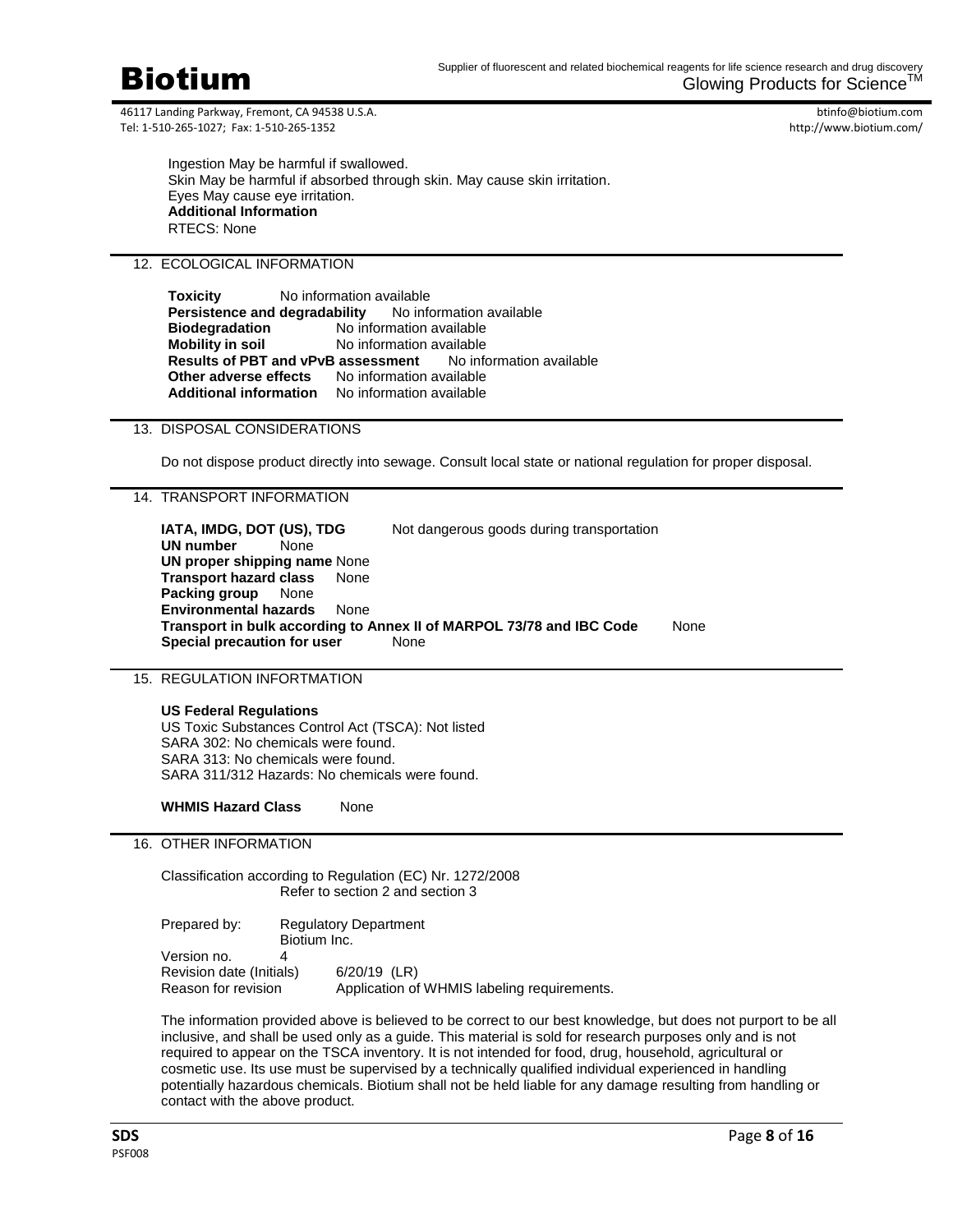

btinfo@biotium.com http://www.biotium.com/

# SAFETY DATA SHEET

Date: June 20, 2019

# 1. PRODUCT AND COMPANY IDENTIFICATION

| <b>Product Name:</b>          | Ethidium Homodimer III                        |
|-------------------------------|-----------------------------------------------|
| <b>Catalog Number:</b>        | 99904                                         |
| <b>Unit Size:</b>             | 250 uL                                        |
| <b>Manufacturer/Supplier:</b> | Biotium, Inc.                                 |
|                               | 46117 Landing Parkway, Fremont, CA 94538, USA |
|                               | Phone: 1-510-265-1027, Fax: 1-510-265-1352    |
|                               | Web: http://www.biotium.com                   |

Use as laboratory reagent. For research use only. Not for food, drug, household, or cosmetic use.

2. HAZARDS IDENTIFICATION

| None                            |                             |
|---------------------------------|-----------------------------|
| None                            |                             |
| None                            |                             |
| None                            |                             |
| <b>Precautionary statements</b> |                             |
| None                            |                             |
| <b>GHS hazard pictogram</b>     |                             |
|                                 | <b>WHMIS classification</b> |

**Classification according to Regulation (EC) No 1272/2008[CLP]** None **Classification according to Directive 1999/45/EC** None

**HMIS Classification** Health hazard: 0 Flammability: 0 Physical hazards: 0 **NFPA Rating** Health hazard: 0 Fire: 0 Reactivity Hazard: 0

**Labeling according to Regulation (EC) No 1272/2008[CLP] Hazard pictogram** None **Signal word**  None **Hazard statements** None **Precautionary statements** None

# 3. COMPOSITION/INFORMATION ON INGREDIENTS

No components present at concentrations classified as hazardous to health or the environment.

|  | <b>FIRST-AID MEASURES</b> |  |
|--|---------------------------|--|
|  |                           |  |

| <b>General advice</b> |
|-----------------------|
|-----------------------|

Consult a physician. Show this safety data sheet to the doctor in attendance. Move out of dangerous area. **If inhaled**

If breathed in, move person into fresh air. If not breathing, give artificial respiration. Consult a physician. **In case of skin contact**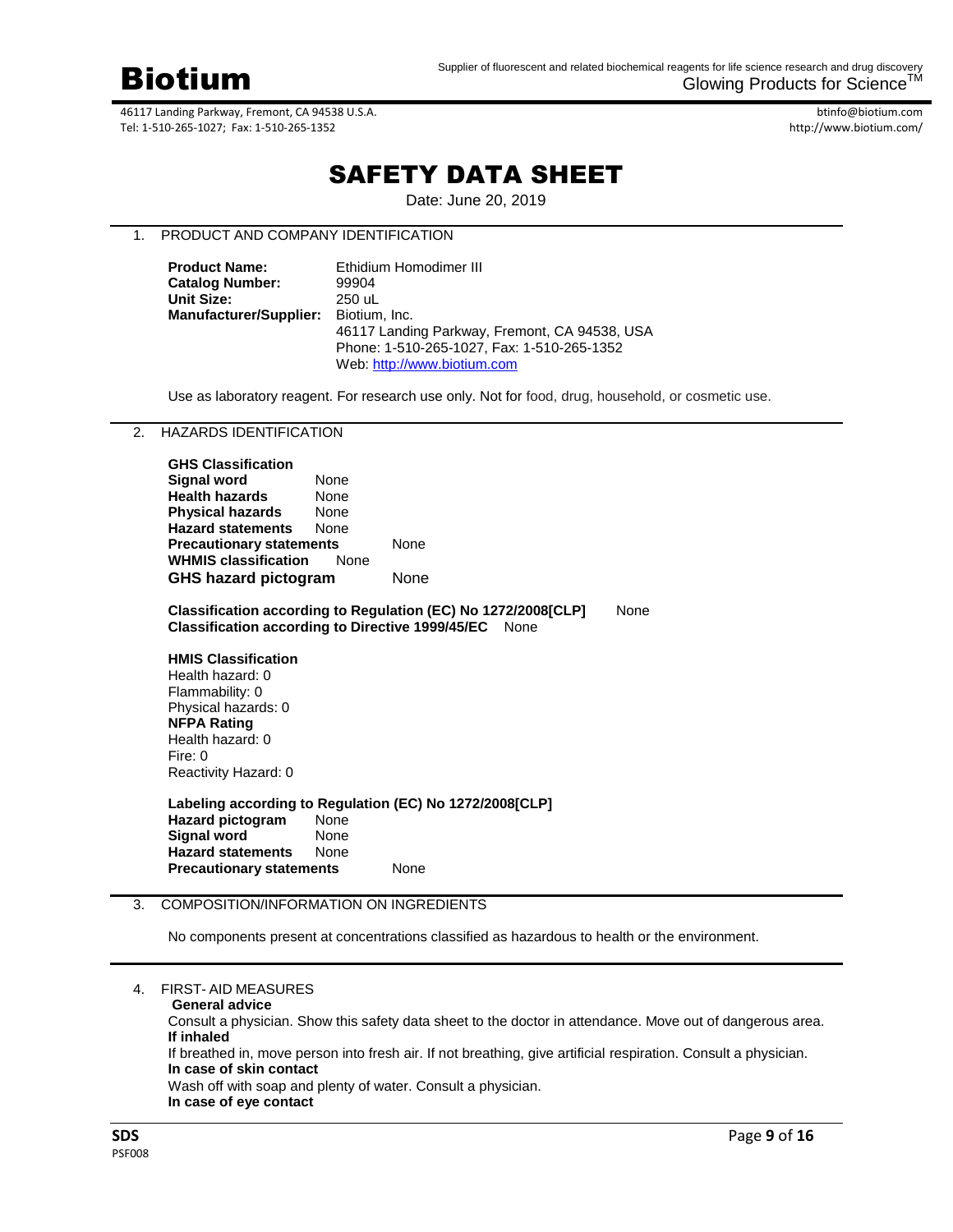

btinfo@biotium.com http://www.biotium.com/

Flush eyes with water as a precaution. **If swallowed** Do NOT induce vomiting. Never give anything by mouth to an unconscious person. Rinse mouth with water. Consult a physician.

# 5. FIREFIGHTING MEASURES

#### **Suitable extinguishing media**

Carbon dioxide, dry chemical extinguishers, foam extinguishers or water. **Special protective equipment for firefighters** Wear self contained breathing apparatus for firefighting if necessary.

## 6. ACCIDENTAL RELEASE MEASURES

#### **Personal precautions**

Avoid breathing vapors, mist or gas. Remove all sources of ignition. **Environmental precautions** Prevent further leakage or spillage if safe to do so. Do not let product enter drains. **Methods and materials for containment and cleaning up** Contain spillage. Soak up spilled substance with inert absorbent material. Keep in suitable, closed containers for disposal.

# 7. HANDLING AND STORAGE

### **Precautions for safe handling**

Avoid inhalation of vapor or mist. Avoid direct contact with substance. **Conditions for safe storage** Keep container tightly closed in a dry and well-ventilated place. Store at 4°C.

### 8. EXPOSURE CONTROLS/PERSONAL PROTECTION

#### **Components with workplace control parameters** None

**Personal protective equipment**

## **Hand protection**

Handle with gloves. Gloves must be inspected prior to use. Use proper glove removal technique (without touching glove's outer surface) to avoid skin contact with this product. Dispose of contaminated gloves after use in accordance with applicable laws and good laboratory practices. Wash and dry hands.

# **Respiratory protection**

Use respirators and components tested and approved under appropriate government standards such as NIOSH (US) or CEN (EU).

#### **Eye protection**

Safety glasses with side-shields conforming to EN166 Use equipment for eye protection tested and approved under appropriate government standards such as NIOSH (US) or EN 166(EU).

#### **Hygiene measures**

Handle in accordance with good industrial hygiene and safety practice. Wash hands before breaks and at the end of workday.

| <b>Chemical Name</b>         | Ethidium Homodimer III |
|------------------------------|------------------------|
| Appearance                   | Red solution           |
| Odor                         | No data available      |
| Odor threshold               | No data available      |
| pН                           | 7-8                    |
| Melting point/freezing point | No data available      |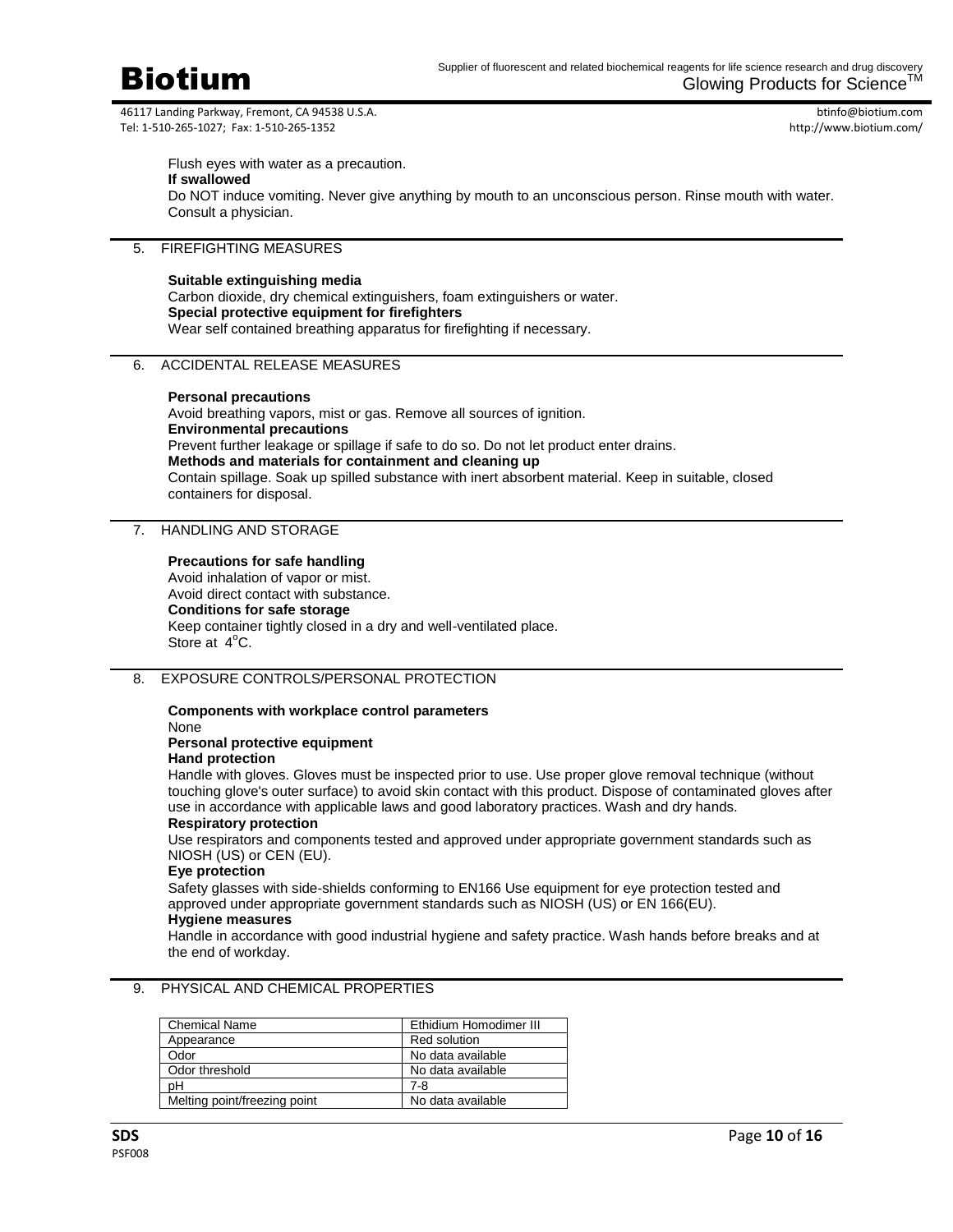

btinfo@biotium.com http://www.biotium.com/

| No data available |
|-------------------|
| No data available |
| No data available |
| No data available |
| No data available |
| No data available |
| No data available |
| No data available |
| Water soluble     |
| No data available |
| No data available |
| No data available |
| No data available |
| No data available |
| No data available |
|                   |

## 10. STABILITY AND REACTIVITY

**Chemical stability** Stable under recommended storage conditions. **Possibility of hazardous reactions** No data available **Conditions to avoid** Heat, flames and sparks. **Materials to avoid** No data available **Hazardous decomposition products** Hazardous decomposition products formed under fire conditions. - Carbon oxides Other decomposition products - No data available

# 11. TOXICOLOGICAL INFORMATION

**Acute toxicity Oral LD50** None **Inhalation LC50** None **Dermal LD50** None **Other information on acute toxicity** No data available **Skin corrosion/irritation** No data available **Serious eye damage/eye irritation** No data available **Respiratory or skin sensitization** No data available **Germ cell mutagenicity** No data available **Carcinogenicity** IARC: No component of this product present at levels greater than or equal to 0.1% is identified as probable, possible or confirmed human carcinogen by IARC. ACGIH: No component of this product present at levels greater than or equal to 0.1% is identified as a carcinogen or potential carcinogen by ACGIH. NTP: No component of this product present at levels greater than or equal to 0.1% is identified as a known or anticipated carcinogen by NTP. OSHA: No component of this product present at levels greater than or equal to 0.1% is identified as a carcinogen or potential carcinogen by OSHA.<br>**Reproductive toxicity** No data available **Reproductive toxicity Specific target organ toxicity - single exposure (Globally Harmonized System)** No data available **Specific target organ toxicity - repeated exposure (Globally Harmonized System)** No data available **Aspiration hazard** No data available **Potential health effects** Inhalation May be harmful if inhaled. May cause respiratory tract irritation.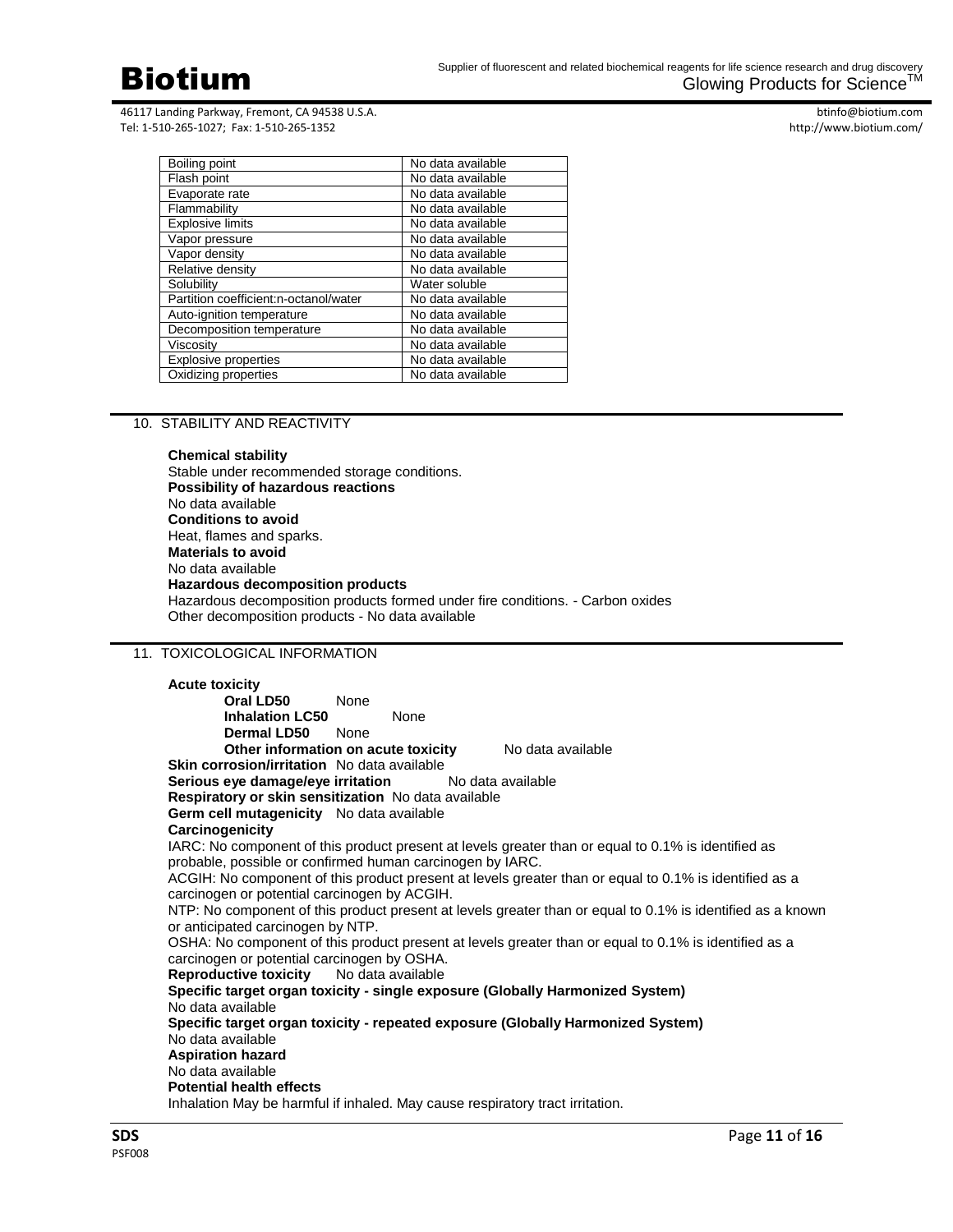

btinfo@biotium.com http://www.biotium.com/

Ingestion May be harmful if swallowed. Skin May be harmful if absorbed through skin. May cause skin irritation. Eyes May cause eye irritation. **Additional Information** RTECS: None

# 12. ECOLOGICAL INFORMATION

**Toxicity** No information available **Persistence and degradability** No information available **Biodegradation** No information available **Mobility in soil** No information available **Results of PBT and vPvB assessment** No information available **Other adverse effects** No information available **Additional information** No information available

# 13. DISPOSAL CONSIDERATIONS

Do not dispose product directly into sewage. Consult local state or national regulation for proper disposal.

# 14. TRANSPORT INFORMATION

**IATA, IMDG, DOT (US), TDG** Not dangerous goods during transportation **UN number** None **UN proper shipping name** None **Transport hazard class** None **Packing group** None **Environmental hazards** None **Transport in bulk according to Annex II of MARPOL 73/78 and IBC Code** None **Special precaution for user** None

## 15. REGULATION INFORTMATION

**US Federal Regulations** US Toxic Substances Control Act (TSCA): Not listed SARA 302: No chemicals were found. SARA 313: No chemicals were found. SARA 311/312 Hazards: No chemicals were found.

**WHMIS Hazard Class** None

# 16. OTHER INFORMATION

Classification according to Regulation (EC) Nr. 1272/2008 Refer to section 2 and section 3

Prepared by: Regulatory Department Biotium Inc. Version no. 4 Revision date (Initials) 6/20/19 (LR) Reason for revision Application of WHMIS labeling requirements.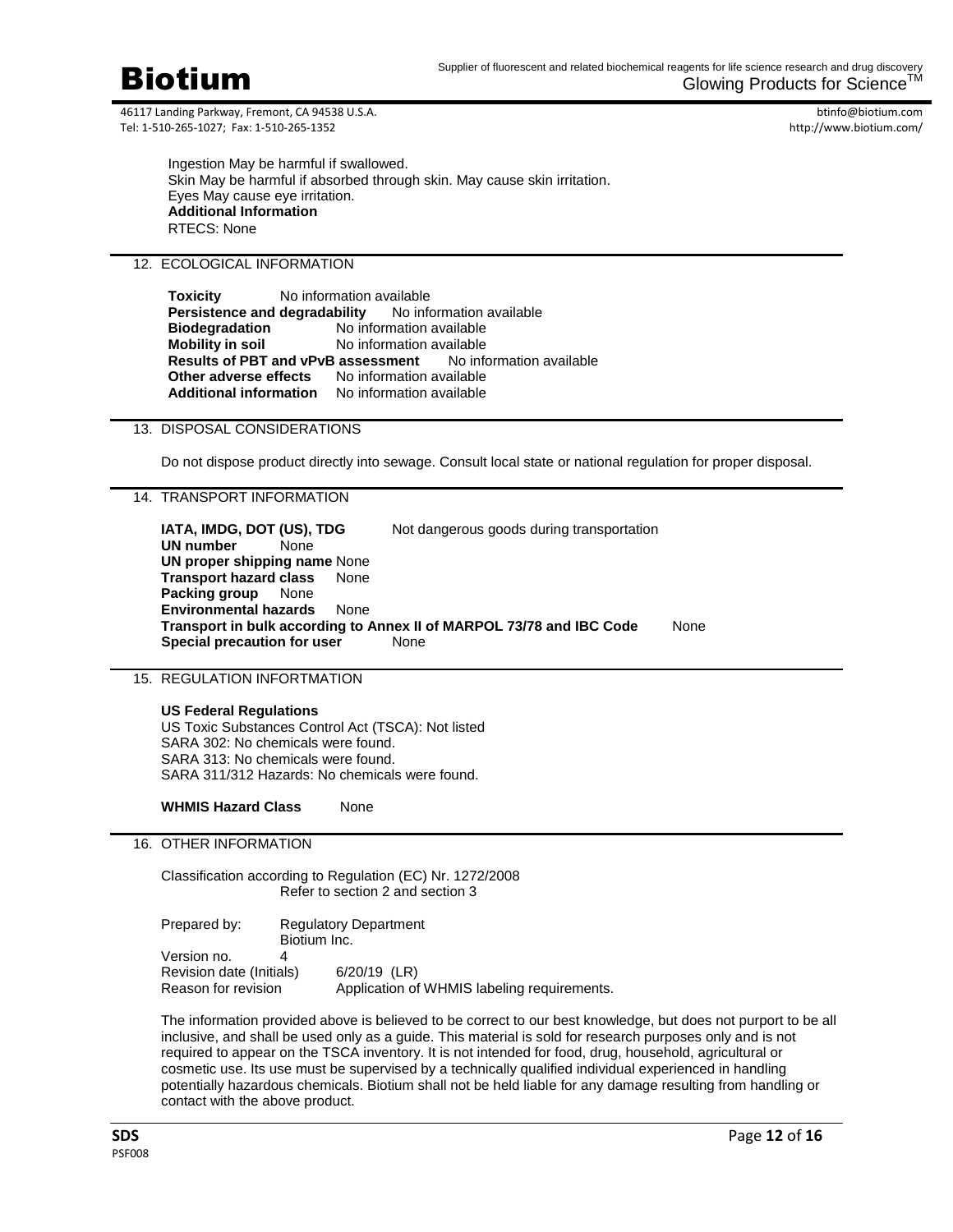

btinfo@biotium.com http://www.biotium.com/

# SAFETY DATA SHEET

Date: June 20, 2019

# 1. PRODUCT AND COMPANY IDENTIFICATION

| <b>Product Name:</b>          | Hoechst 33342                                 |
|-------------------------------|-----------------------------------------------|
| <b>Catalog Number:</b>        | 30018C                                        |
| <b>Unit Size:</b>             | 250 uL                                        |
| <b>Manufacturer/Supplier:</b> | Biotium. Inc.                                 |
|                               | 46117 Landing Parkway, Fremont, CA 94538, USA |
|                               | Phone: 1-510-265-1027, Fax: 1-510-265-1352    |
|                               | Web: http://www.biotium.com                   |

Use as laboratory reagent. For research use only. Not for food, drug, household, or cosmetic use.

# 2. HAZARDS IDENTIFICATION

| <b>GHS Classification</b>       |             |      |
|---------------------------------|-------------|------|
| Signal word                     | None        |      |
| <b>Health hazards</b>           | None        |      |
| <b>Physical hazards</b>         | None        |      |
| <b>Hazard statements</b>        | None        |      |
| <b>Precautionary statements</b> |             | None |
| <b>WHMIS classification</b>     | <b>None</b> |      |
| <b>GHS hazard pictogram</b>     |             | None |

**Classification according to Regulation (EC) No 1272/2008[CLP]** None **Classification according to Directive 1999/45/EC** None

**HMIS Classification** Health hazard: 0 Flammability: 0 Physical hazards: 0 **NFPA Rating** Health hazard: 0 Fire: 0 Reactivity Hazard: 0

**Labeling according to Regulation (EC) No 1272/2008[CLP] Hazard pictogram** None **Signal word**  None **Hazard statements** None **Precautionary statements** None

## 3. COMPOSITION/INFORMATION ON INGREDIENTS

No components present at concentrations classified as hazardous to health or the environment.

|  | <b>FIRST-AID MEASURES</b> |  |
|--|---------------------------|--|
|--|---------------------------|--|

Consult a physician. Show this safety data sheet to the doctor in attendance. Move out of dangerous area. **If inhaled**

If breathed in, move person into fresh air. If not breathing, give artificial respiration. Consult a physician. **In case of skin contact**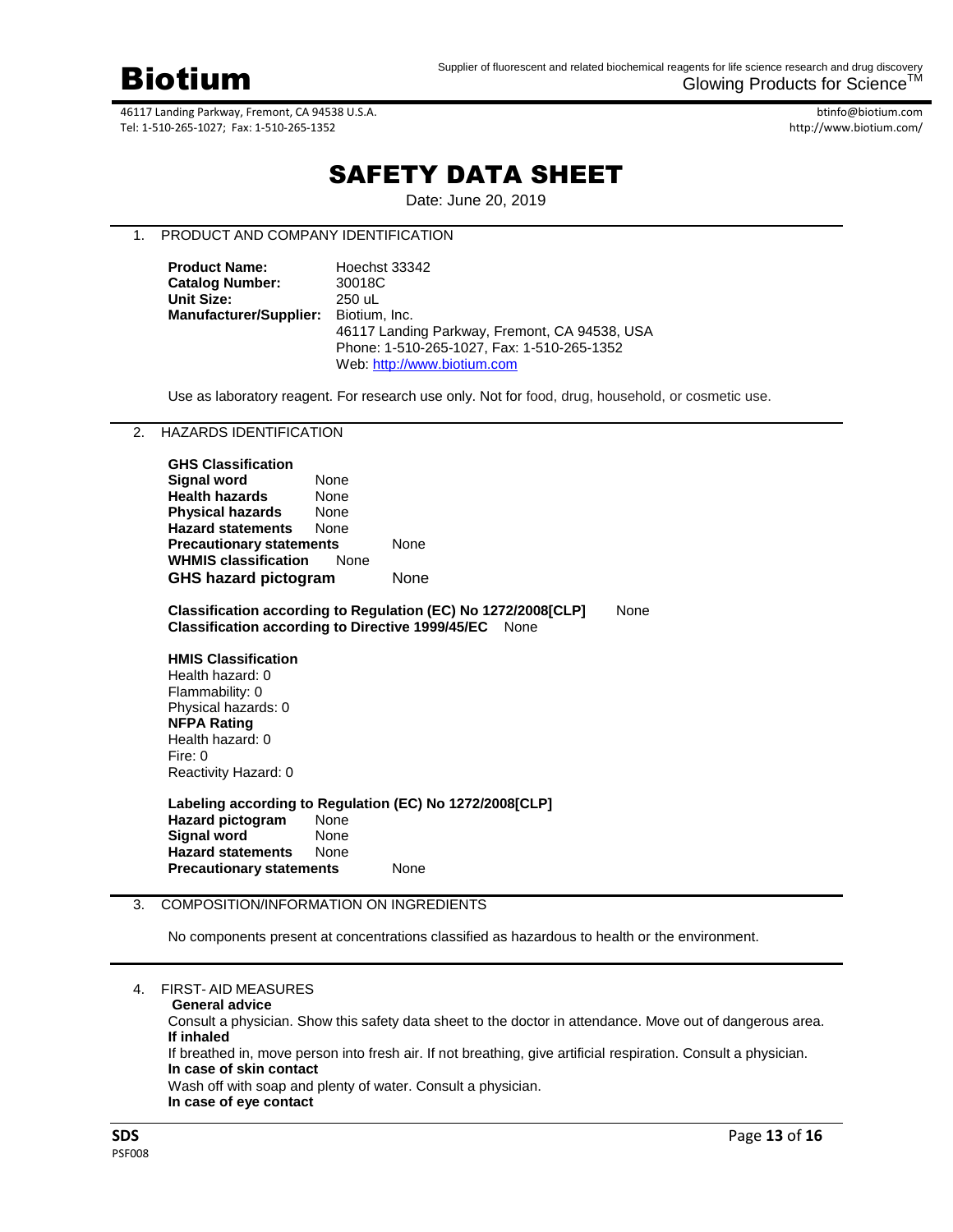

btinfo@biotium.com http://www.biotium.com/

Flush eyes with water as a precaution. **If swallowed** Do NOT induce vomiting. Never give anything by mouth to an unconscious person. Rinse mouth with water. Consult a physician.

# 5. FIREFIGHTING MEASURES

#### **Suitable extinguishing media**

Carbon dioxide, dry chemical extinguishers, foam extinguishers or water. **Special protective equipment for firefighters** Wear self contained breathing apparatus for firefighting if necessary.

## 6. ACCIDENTAL RELEASE MEASURES

#### **Personal precautions**

Avoid breathing vapors, mist or gas. Remove all sources of ignition. **Environmental precautions** Prevent further leakage or spillage if safe to do so. Do not let product enter drains. **Methods and materials for containment and cleaning up** Contain spillage. Soak up spilled substance with inert absorbent material. Keep in suitable, closed containers for disposal.

# 7. HANDLING AND STORAGE

#### **Precautions for safe handling**

Avoid inhalation of vapor or mist. Avoid direct contact with substance. **Conditions for safe storage** Keep container tightly closed in a dry and well-ventilated place. Store at 4°C.

### 8. EXPOSURE CONTROLS/PERSONAL PROTECTION

#### **Components with workplace control parameters** None

**Personal protective equipment**

## **Hand protection**

Handle with gloves. Gloves must be inspected prior to use. Use proper glove removal technique (without touching glove's outer surface) to avoid skin contact with this product. Dispose of contaminated gloves after use in accordance with applicable laws and good laboratory practices. Wash and dry hands.

# **Respiratory protection**

Use respirators and components tested and approved under appropriate government standards such as NIOSH (US) or CEN (EU).

# **Eye protection**

Safety glasses with side-shields conforming to EN166 Use equipment for eye protection tested and approved under appropriate government standards such as NIOSH (US) or EN 166(EU).

#### **Hygiene measures**

Handle in accordance with good industrial hygiene and safety practice. Wash hands before breaks and at the end of workday.

| <b>Chemical Name</b>         | Hoechst 33342     |
|------------------------------|-------------------|
| Appearance                   | Liauid            |
| Odor                         | No data available |
| Odor threshold               | No data available |
| pН                           | 7-8               |
| Melting point/freezing point | No data available |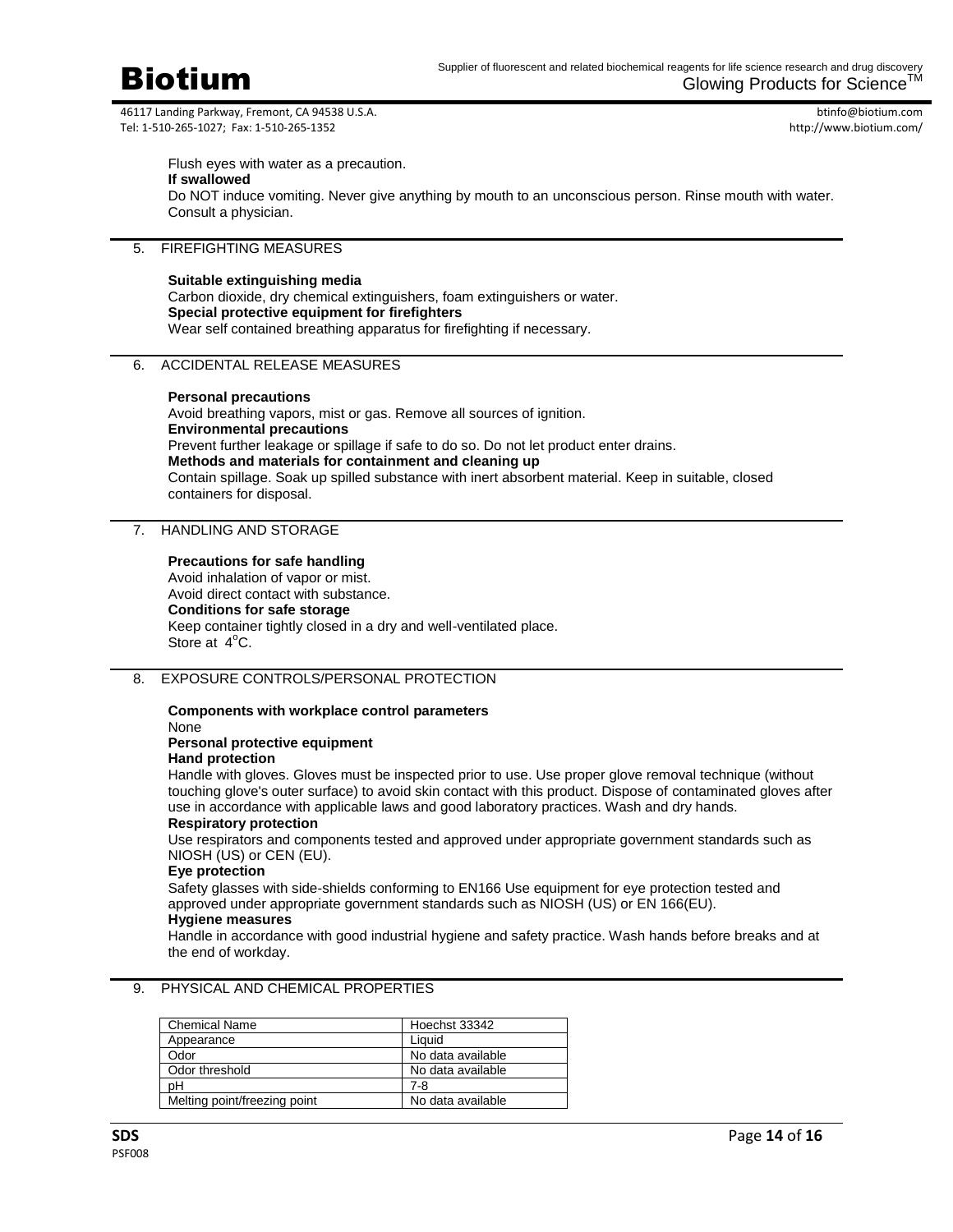

btinfo@biotium.com http://www.biotium.com/

| No data available |
|-------------------|
| No data available |
| No data available |
| No data available |
| No data available |
| No data available |
| No data available |
| No data available |
| Water soluble     |
| No data available |
| No data available |
| No data available |
| No data available |
| No data available |
| No data available |
|                   |

## 10. STABILITY AND REACTIVITY

**Chemical stability** Stable under recommended storage conditions. **Possibility of hazardous reactions** No data available **Conditions to avoid** Heat, flames and sparks. **Materials to avoid** No data available **Hazardous decomposition products** Hazardous decomposition products formed under fire conditions. - Carbon oxides Other decomposition products - No data available

# 11. TOXICOLOGICAL INFORMATION

**Acute toxicity Oral LD50** None **Inhalation LC50** None **Dermal LD50** None **Other information on acute toxicity** No data available **Skin corrosion/irritation** No data available **Serious eye damage/eye irritation** No data available **Respiratory or skin sensitization** No data available **Germ cell mutagenicity** No data available **Carcinogenicity** IARC: No component of this product present at levels greater than or equal to 0.1% is identified as probable, possible or confirmed human carcinogen by IARC. ACGIH: No component of this product present at levels greater than or equal to 0.1% is identified as a carcinogen or potential carcinogen by ACGIH. NTP: No component of this product present at levels greater than or equal to 0.1% is identified as a known or anticipated carcinogen by NTP. OSHA: No component of this product present at levels greater than or equal to 0.1% is identified as a carcinogen or potential carcinogen by OSHA.<br>**Reproductive toxicity** No data available **Reproductive toxicity Specific target organ toxicity - single exposure (Globally Harmonized System)** No data available **Specific target organ toxicity - repeated exposure (Globally Harmonized System)** No data available **Aspiration hazard** No data available **Potential health effects** Inhalation May be harmful if inhaled. May cause respiratory tract irritation.